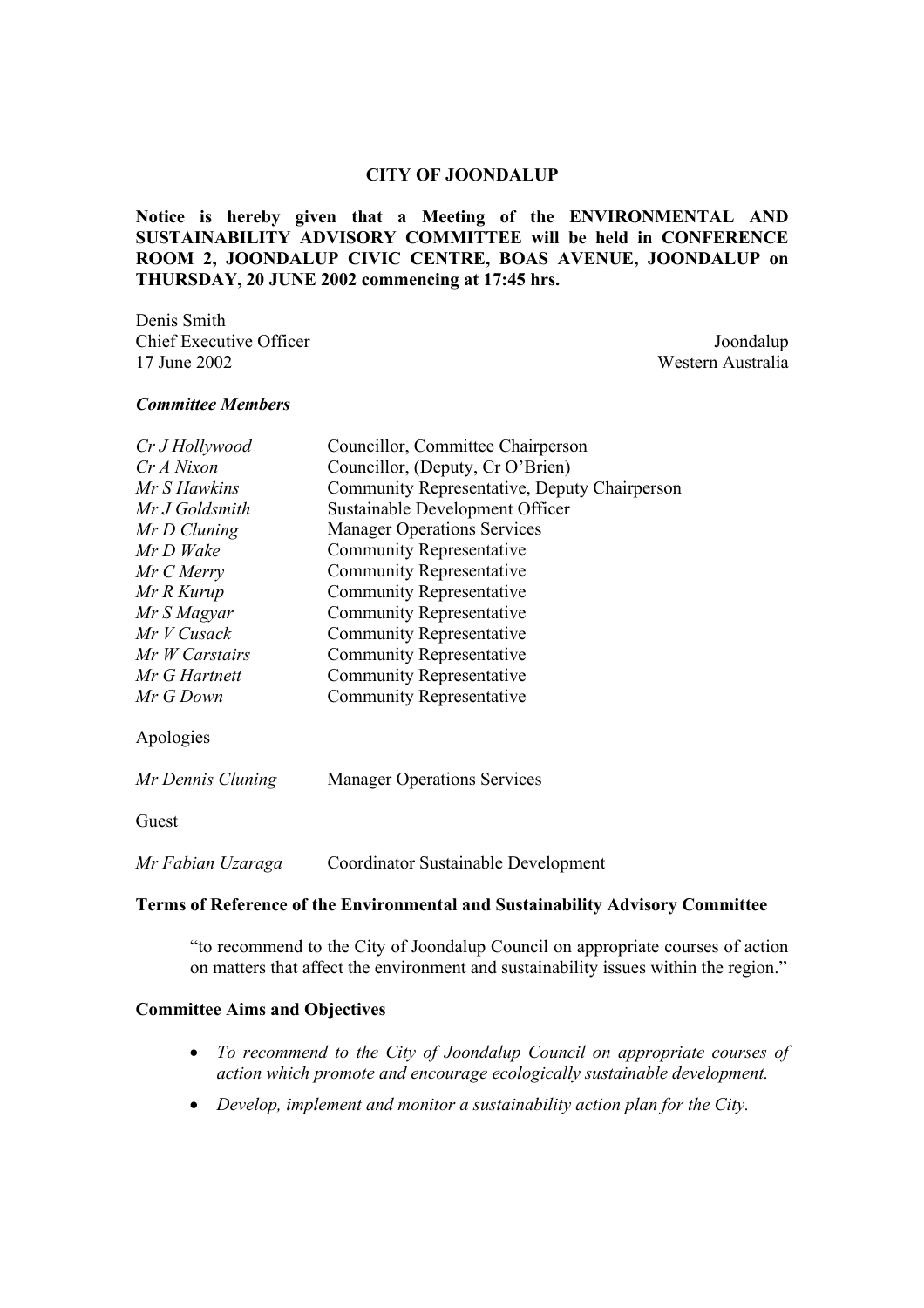- *To promote and encourage sustainable development based on the principles of Local Agenda 21 (integrated environmental, social and economic sustainability).*
- *To provide recommendations to the City of Joondalup Council in relation to sustainable development pilot projects, programs and activities which facilitate sustainable development within the City of Joondalup.*
- *To provide a co-ordinated communication link between Council and the City of Joondalup community, groups and organisations, in relation to sustainable development issues.*

Attachment 1 contains the 2002 Committee workplan.

# **AGENDA**

# **1. ATTENDANCES AND APOLOGIES**

# **2. DECLARATIONS OF FINANCIAL INTEREST**

# **3. CONFIRMATION OF MINUTES**

**3.1 Minutes of the Environmental and Sustainability Advisory Committee held on 16 May 2002 (previously distributed).** 

# **RECOMMENDATION**

**That the minutes of the Environmental and Sustainability Advisory Committee meeting held on 16 May 2002 be accepted as a true and accurate record.** 

### **4. BUSINESS OUTSTANDING FROM PREVIOUS MEETINGS**

Committee members to be updated regarding action items and outstanding business arising from the 16 May 2002 Committee meeting.

## **5. BUSINESS ITEMS**

## **5.1 Strategic Planning Process** (Mr Goldsmith).

The City has commenced with the Strategic Planning Process for the development of the 2003-2007 Strategic Plan. An extensive community consultation process is planned to obtain community input into the City's Strategic Plan.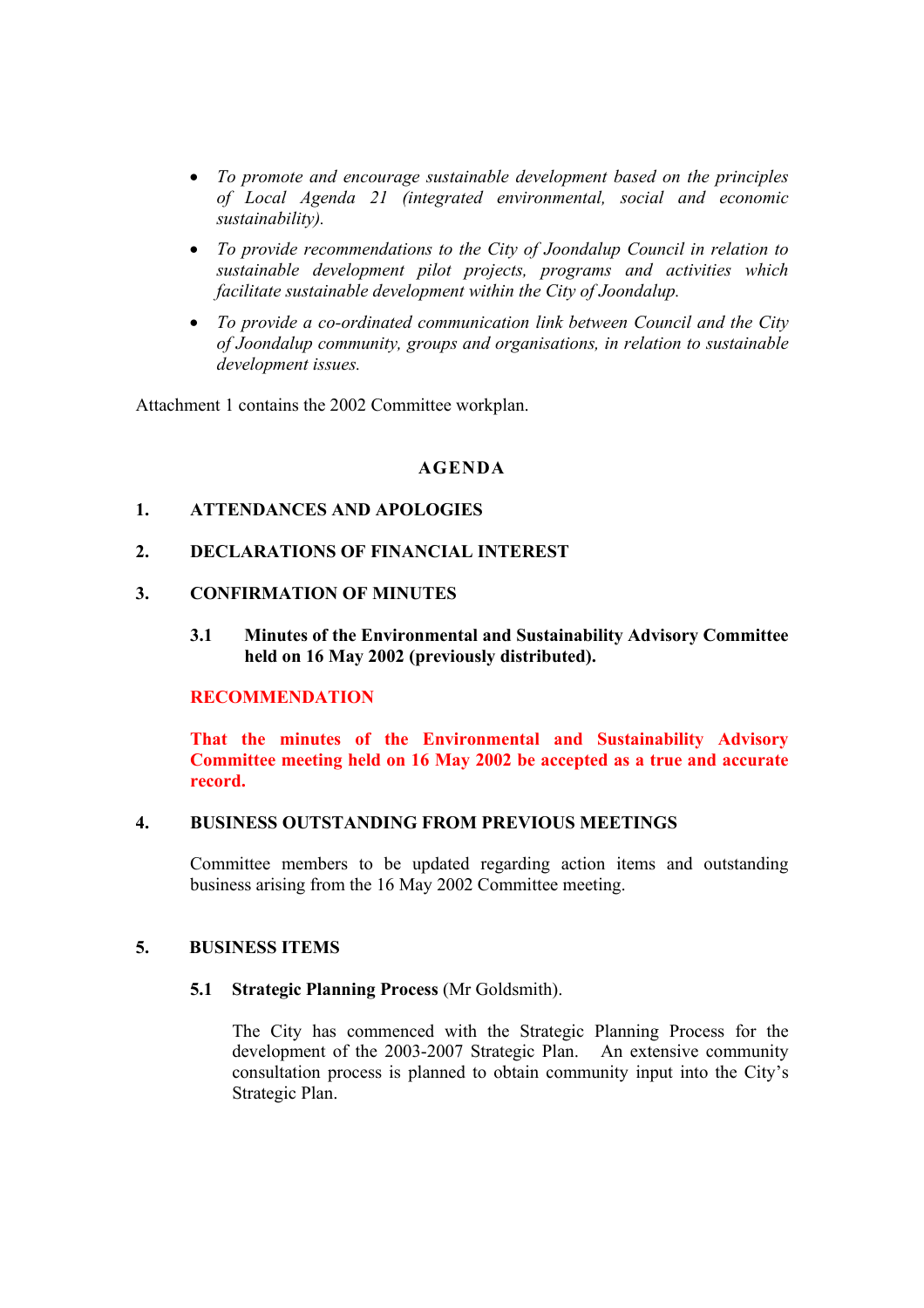The Environmental and Sustainability Advisory Committee is invited to provide input into the Strategic Planning process.

The City's current Strategic Plan is available online at;

http://www.joondalup.wa.gov.au/central/pubdocs/council\_docs.asp

Committee members are requested to review the existing Strategic Plan, for discussion. A further update will be provided at the meeting.

# **5.2 Pilot Projects** (Cr Hollywood)

Section 4 of the Committee's workplan is;

"To provide recommendations to the City of Joondalup in relation to sustainable development pilot projects, programmes and activities which facilitate sustainable development within the City of Joondalup.

The Committee workplan action item 4.1 is;

"Develop preliminary listing and database of pilot projects (including sustainability priority areas, and funding/resourcing considerations). Review and update on a regular basis (eg bi-monthly)".

(refer to attachment 1).

This business item is listed for discussion and is scheduled for completion by December 2002. A provisional table is provided below to assist Committee members to develop a database;

| <b>Sustainability Priority Areas</b>    | <b>Pilot</b>    | <b>Funding</b>    |
|-----------------------------------------|-----------------|-------------------|
|                                         | <b>Projects</b> | <b>Resourcing</b> |
| Economic Sustainability                 |                 |                   |
| Urban Form, Design and Planning         |                 |                   |
| Sustainable Transport                   |                 |                   |
| Resource Management; Energy             |                 |                   |
| Resource Management; Water              |                 |                   |
| Resource Management; Waste Management   |                 |                   |
| Social and Community Sustainability     |                 |                   |
| Biodiversity and Ecological Restoration |                 |                   |